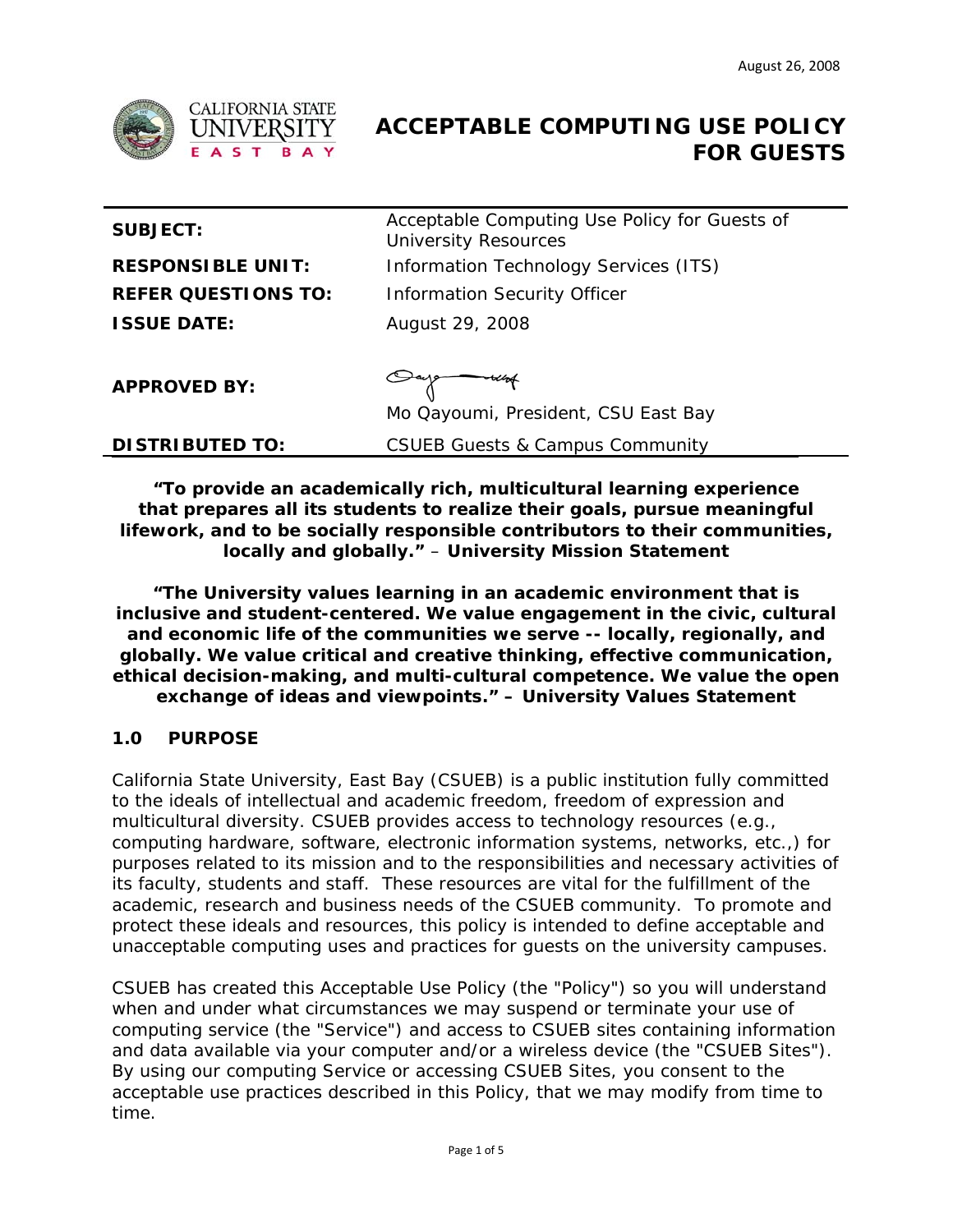Our goal is for all of our subscribers to have an easy and productive experience every time they access the CSUEB Sites or use our Service. Therefore, you may only use our Service for lawful purposes and in a manner that does not interfere with use by other subscribers or our systems. To assure this, we reserve the right, but are not obligated, to suspend or terminate your access to the CSUEB Sites and/or your use of the Service at any time, if we determine in our sole discretion that your conduct on the CSUEB Sites or our Service involves such behavior.

# **2.0 DEFINITION**

Guests are any non-employee and non-student visitors accessing CSUEB computing Service or resources.

# **3.0 SCOPE**

This policy exists within the framework of existing CSUEB policies and applicable state and federal laws that may be related to the use of technology resources. CSUEB provides access to computing resources with the following notification:

- **Information on the Network**. The availability of networked information via CSUEB's computing Service or resources does not constitute endorsement of the content of that information by CSUEB.
- **Illegal Use**. The University does not encourage or condone unethical or illegal use of computing resources. Violation of applicable laws or university policy may result in suspension of computing privileges and/or in appropriate disciplinary or criminal action. The University will not provide legal defense for illegal use of its computers or software.

#### **4.0 GUEST RESPONSIBILITY**

You are solely liable for any transmissions you initiate through our computing Service or any content you disclose. Unless you are participating in an area of CSUEB or Service that requires or allows anonymity, you will always use your real name in online communications. You agree to indemnify and hold us harmless from any claim, action, demand, loss, or damage (including attorneys' fees) made or incurred by any third party arising out of or relating to your violation of this Policy.

#### **5.0 POLICY**

#### **5.1 Requirements for Good Judgment and Reasonable Care**

You are expected to use good judgment and reasonable care in order to protect and preserve the integrity of the equipment, its data and software, and its access. *Examples of inappropriate use are as follows:* 

• **Harmful or Offensive Content:** Uploading, downloading, posting, distributing, publishing, or otherwise transmitting (collectively,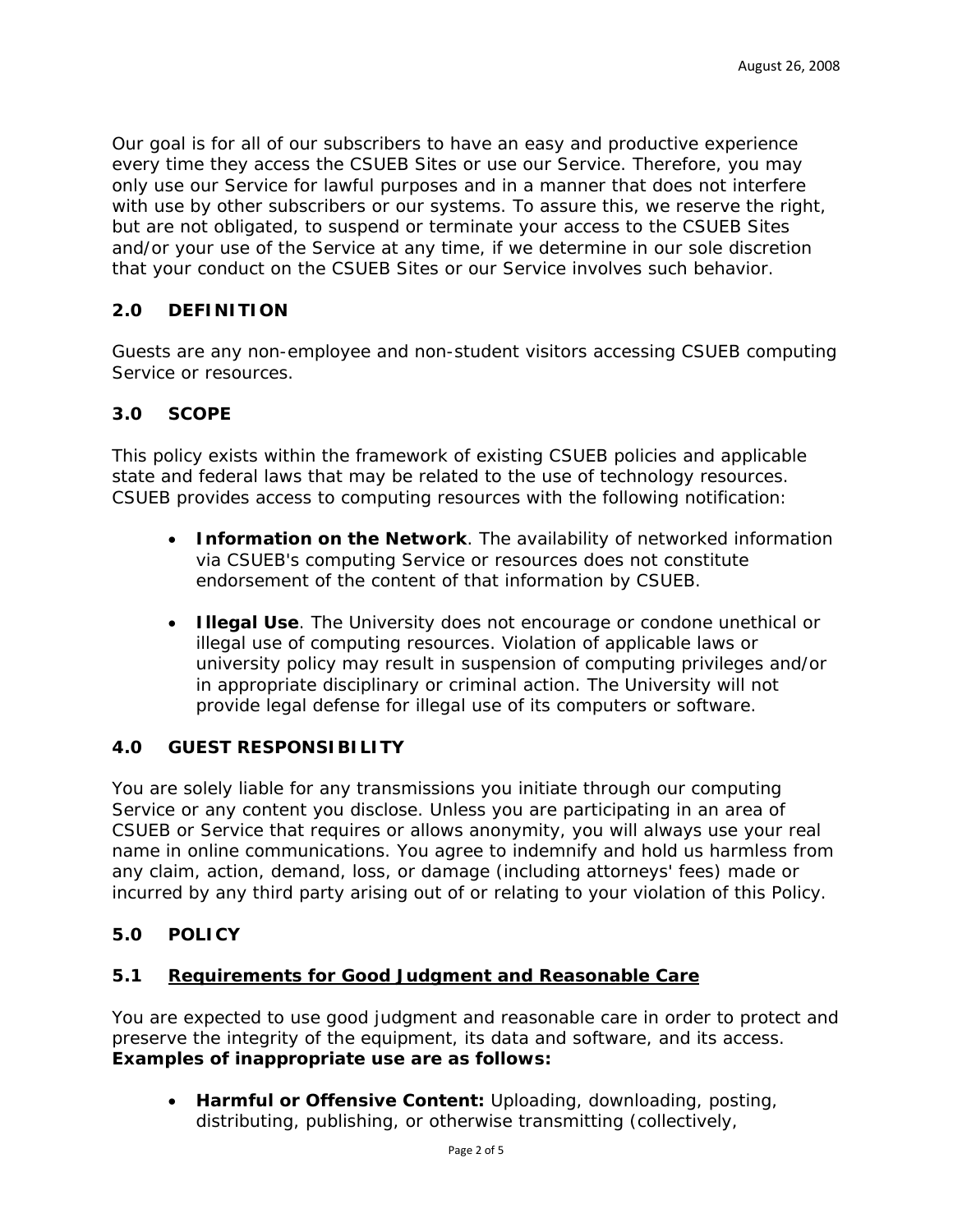"Disclosing") any message, data, information, image, text, or other material (collectively, "Content") that is unlawful, libelous, defamatory, slanderous, obscene, pornographic, indecent, lewd, harassing, threatening, harmful, invasive of privacy or publicity rights, abusive, inflammatory, or otherwise harmful or offensive;

- **Dangerous Content**: Disclosing any Content that would constitute or encourage a criminal offense, violate the rights of any party, or that would otherwise create liability or violate any local, state, national, or international law;
- **Infringing Content**: Disclosing any Content that may infringe any patent, trademark, trade secret, copyright or other intellectual or proprietary right of any party. Infringement may result from the unauthorized copying and posting or distributing ring tones, graphics, pictures, photographs, logos, software, articles, music, or videos. By posting any Content, you represent and warrant that you have the lawful right to distribute and reproduce such Content;
- **False Representation**: Impersonating any person or entity or otherwise misrepresenting your affiliation with a person or entity without proper consent to do so;
- **Interference**: Interfering with other users of Services;
- **Deceptive Content or Spam**: Using e-mail, text messaging services , or multimedia messaging services to Disclose deceptive Content-such as letters relating to pyramid schemes, or communications offering or disseminating fraudulent goods, services, schemes, or promotions-or any form of unsolicited commercial e-mail or "spam" (electronic messages sent to multiple e-mail addresses or wireless devices where the recipient has not consented to receive such messages, except messages whose primary purpose is to facilitate, complete, confirm, provide, or request information about a commercial transaction, an existing employment relationship, or an existing commercial relationship that the recipient has previously agreed to enter into with the sender).
- **Unapproved Promotions or Advertising of Goods or Services**: Without our prior written permission, Disclosing any unsolicited promotions of goods or services, commercial solicitation or any advertising, promotional materials, or any other solicitation of other users for goods or services except in those areas (e.g., a classified bulletin board) that are designated for such purpose;
- **Off-Topic Content**: Disclosing any Content that is off-topic according to the description of a group or list or sending unsolicited mass e-mailings if such Content is not appropriate to the context and/or purpose of the discussion, group or list;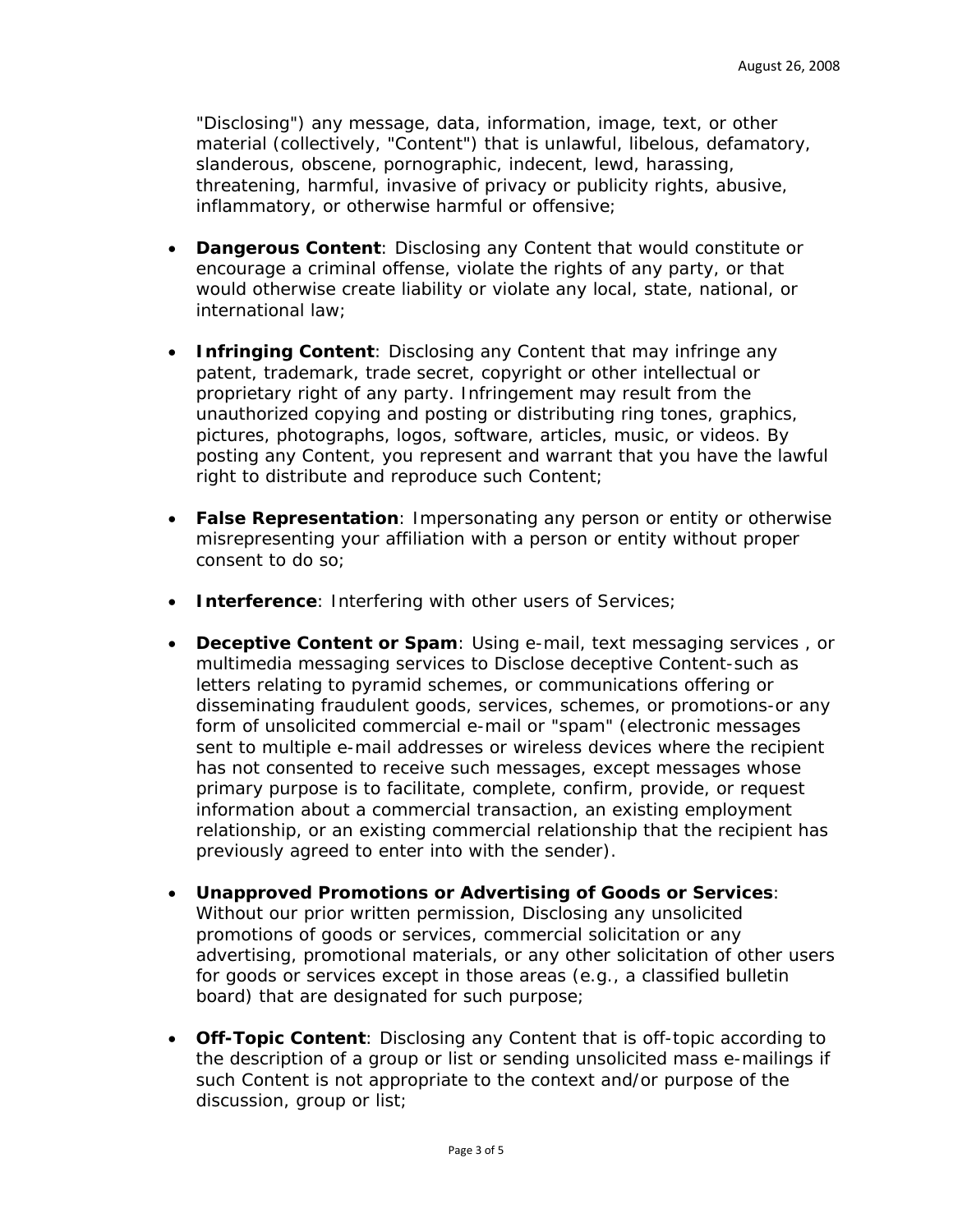• **Content Harmful to Other Systems**: Disclosing harmful Content, including without limitation, viruses, Trojan horses, worms, time bombs, zombies, cancelbots, or any other computer programming routines that may damage, interfere with, surreptitiously intercept or expropriate any system, program, data, or personal information.

# **5.2 Network Usage**

Violations of system or network security are prohibited, and may result in criminal and civil liability. CSUEB may investigate incidents involving such violations and may involve and will cooperate with law enforcement if a criminal violation is suspected. Examples of system or network security violations include, without limitation, the following:

- **Modifications to Transmissions**: Installation of any amplifiers, enhancers, repeaters, or other devices that modify, disrupt, or interfere in any way with the radio frequency licensed to us to provide Service.
- **Hacking**: Unauthorized access to or use of data, systems, or networks, including any attempt to probe, scan, or test the vulnerability of a system or network or to breach security or authentication measures without express authorization of the owner of the system or network.
- **Interception**: Unauthorized monitoring of data or traffic on any network or system without express authorization of the owner of the system or network.
- **Intentional Interference**: Interference with service to any user, host, or network including, without limitation, mail bombing, news bombing, other flooding techniques, deliberate attempts to overload a system, or broadcast attacks.
- **Falsification of Origin**: Forging any TCP-IP packet header, e-mail header, or any part of a message header.
- **Avoiding System Restrictions**: Using manual or electronic means to avoid any use limitations placed on the Services.

#### **6.0 PROHIBITION AGAINST UNAUTHORIZED BROWSING, USE OR RELEASE OF PRIVATE INFORMATION**

The University supports and protects the concepts of privacy and protects the confidentiality of personal information maintained in educational, medical or employment records. Unauthorized browsing, alteration or access of university files and computing devices is strictly prohibited.

# **7.0 ACCESSING INFORMATION IN PUBLIC AREAS**